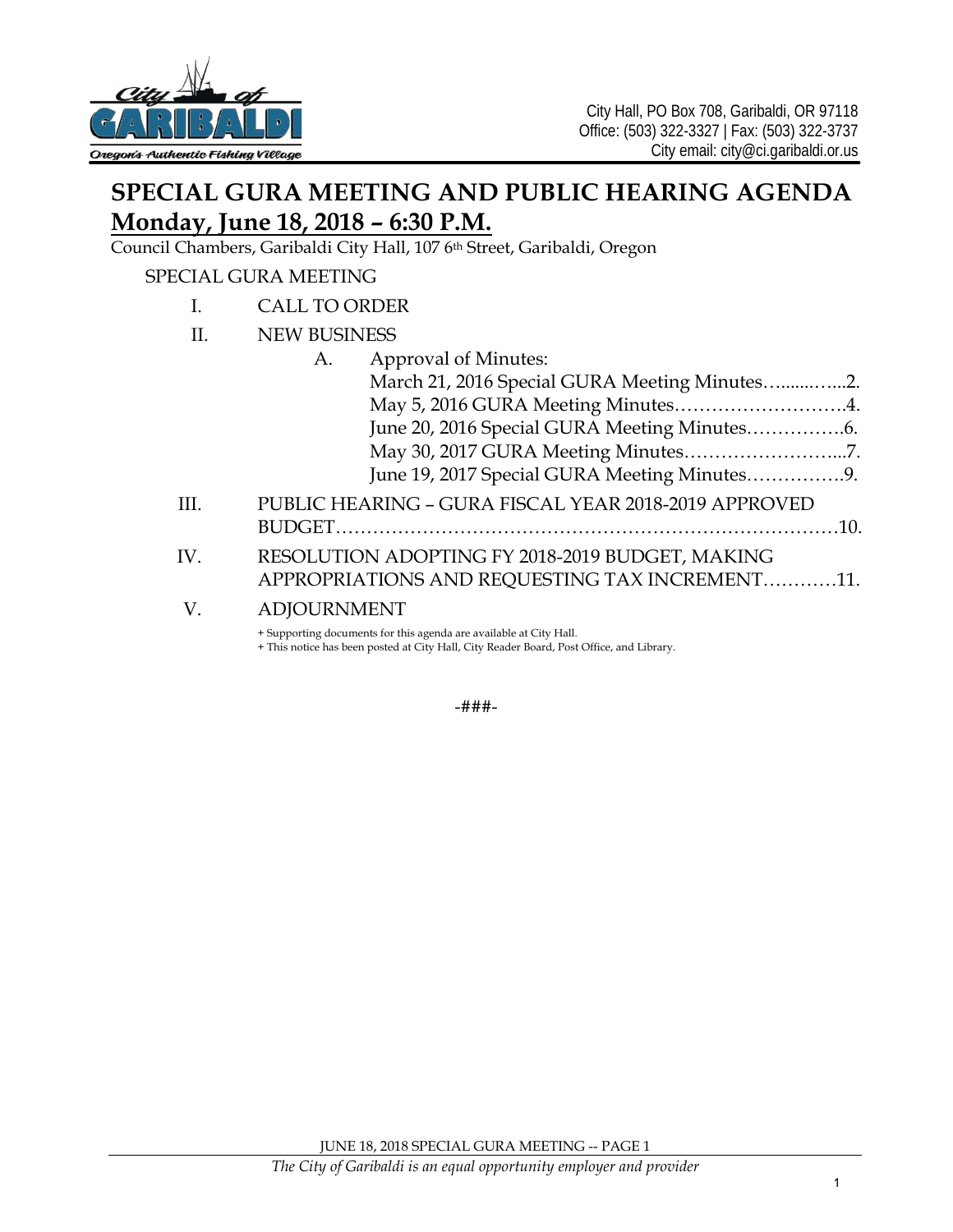

## **SPECIAL GARIBALDI URBAN RENEWAL AGENCY MEETING**

## Monday, March 21, 2016

Council Chambers, 107 6th Street, Garibaldi, 6:30 P.M.

I. CALL TO ORDER Council Vice President Eugene Tish called to order the Urban Renewal meeting at 6:30 p.m. Present were members Joe Wrabek, Valerie Folkema and Roberta Bettis, and City Council members Marlene Westerfield and Norm Shattuck, City Manager John O'Leary, Assistant City Manager Mary DeLoria and Public Works Director Blake Lettenmaier. Mayor Suzanne McCarthy, Council President Terry Kandle and Chair Everett Brown were excused.

## II. APPROVAL OF MINUTES

- A. May 5, 2014, GURA Budget Committee Meeting Minutes
- B. June 16, 2014 Special GURA Meeting Minutes
- C. May 4, 2015 GURA Budget Committee Meeting Minutes
- D. May 18, 2015 Special GURA Meeting Minutes
- E. June 22, 2015 Special GURA Meeting Minutes

**MOTION Made by Wrabek to approve the minutes from 5 May 2014, 16 June 2014, 4 May 2015, 18 May 2015, and 22 June 2015 as presented. Seconded by Bettis. AYES: Wrabek, Folkema, Bettis, Tish, Westerfield, Shattuck. NAYS: None. Motion passed.** 

III. REQUEST BY PORT OF GARIBALDI FOR GRANT ASSISTANCE ON THE COMMERCIAL AVENUE WHARF RECONSTRUCTION PROJECT

> Cn Tish noted that the expenditure was approved in the May 18, 2015 meeting and read the text of the resolution.

> **MOTION Made by Wrabek to approve the Resolution 2016-01. Seconded by RB. AYES: Wrabek, Folkema, Bettis, Tish, Westerfield, Shattuck. NAYS: None. Motion passed unanimously.**

IV. **Staff report**: O'Leary reported that Everett Brown does not want to be reappointed. Staff will advertise to fill the position. Discussion of status of officers.

> O'Leary noted the date for the budget committee meeting is May 2, 2016. He will set a special meeting prior to budget committee meeting for the appointment of officers.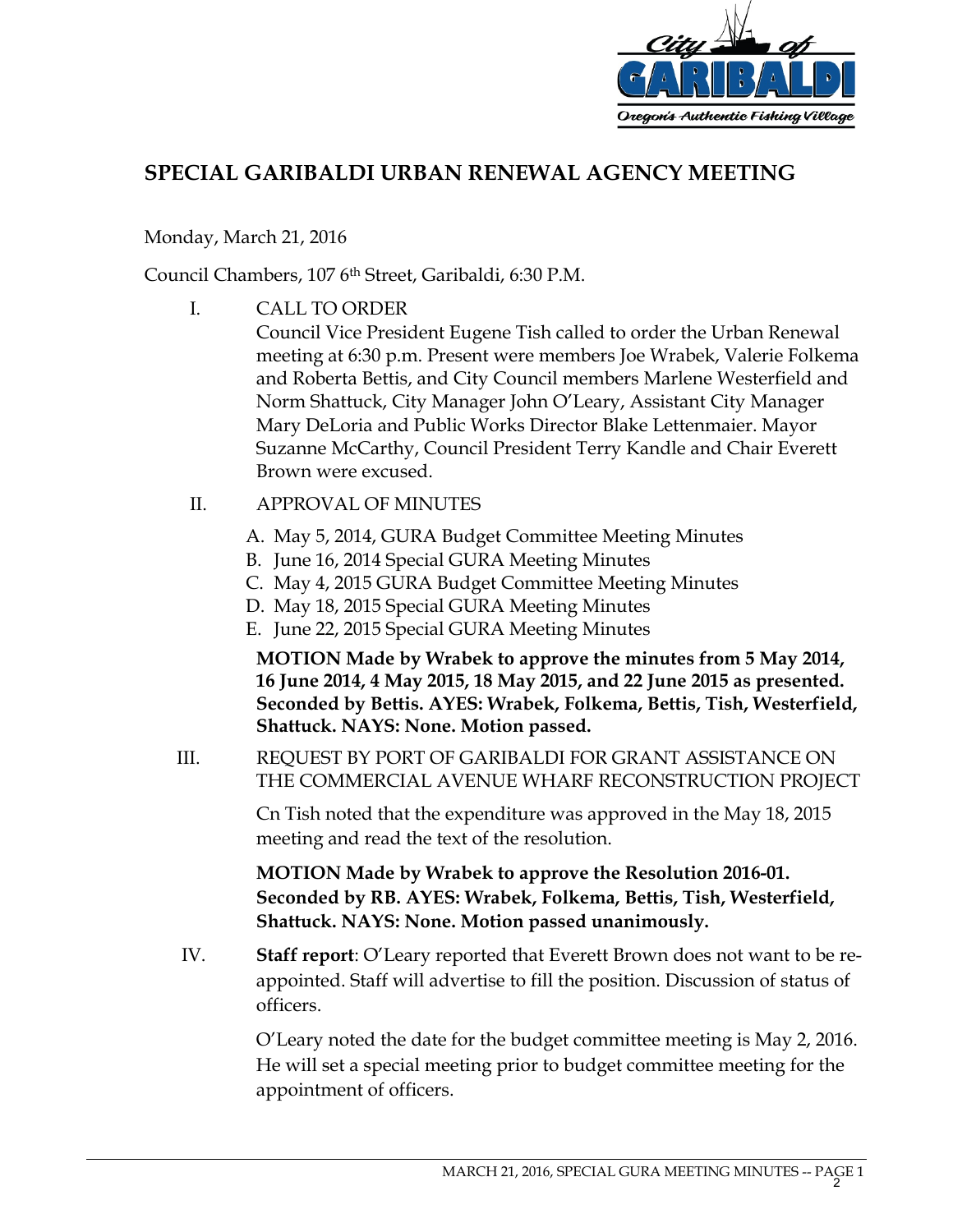O'Leary discussed the Oregon Department of Transportation Statewide Transportation Improvement Program (STIP) grant program, noting that the grant match of approximately \$300,000 should come out of urban renewal funds, which will assist with the agency's indebtedness requirement.

IV. ADJOURNMENT

Council Vice President Tish adjourned the meeting at 6:46 p.m.

 $\overline{a}$ 

 $\overline{a}$ 

ATTEST: Eugene Tish, Council Vice President

John O'Leary, City Manager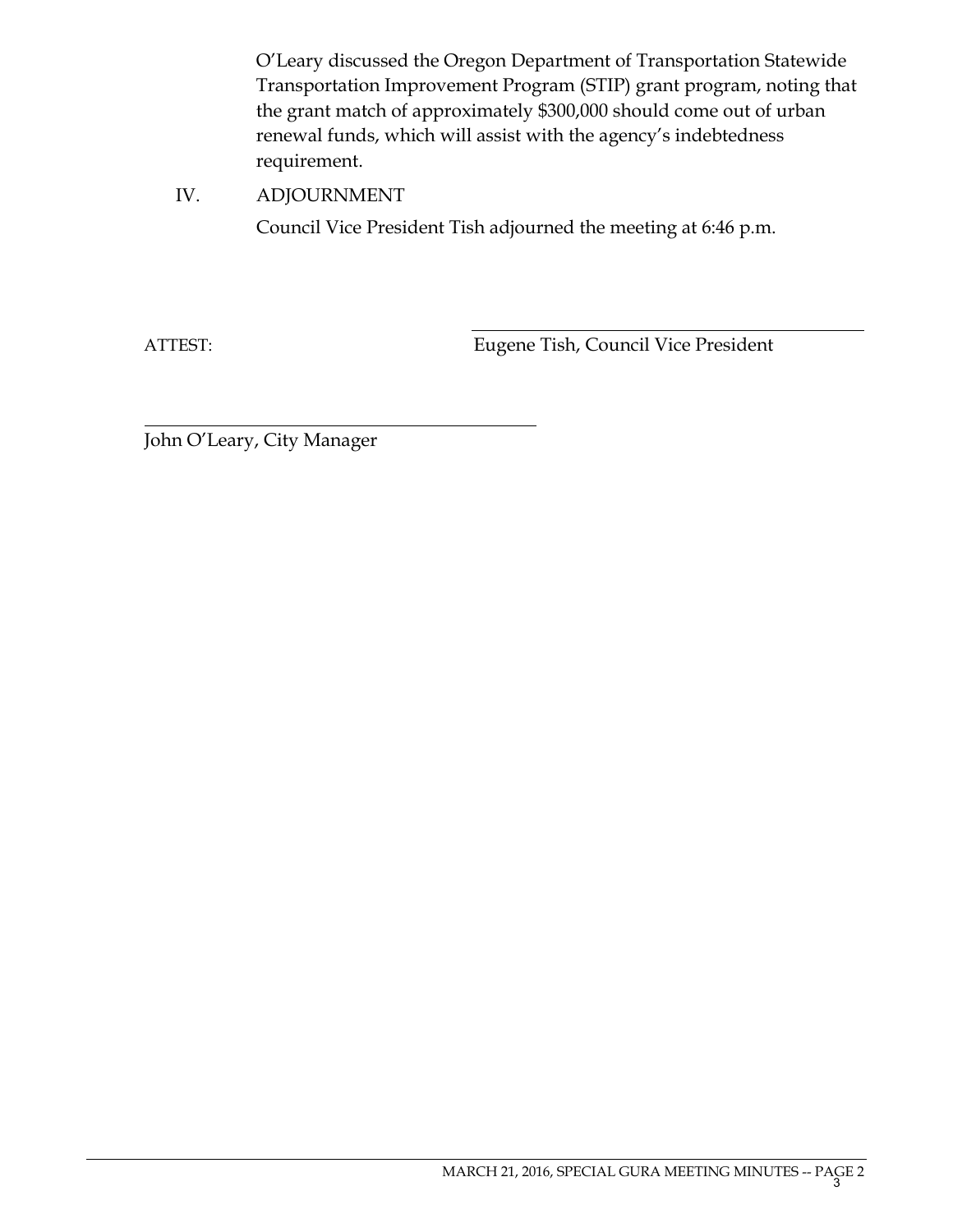

## **GARIBALDI URBAN RENEWAL AGENCY BUDGET COMMITTEE MEETING MINUTES**

Thursday, May 5, 2016, 6:00 p.m. Garibaldi Community Hall

#### ATTENDEES:

Michele Aeder, Budget Committee Member Jim Zerfing, Budget Committee Member Karen Schroetke, Budget Committee Member Chris Miller, GURA Budget Committee Member

Suzanne McCarthy, Mayor – GURA Vice Chair Terry Kandle, Council President Marlene Westerfield, Council Member Joe Wrabek, GURA Member Valerie Folkema, GURA Member Roberta Bettis, GURA Member Larry Stewart, GURA Member

John O'Leary, City Manager / Budget Officer

I. CALL TO ORDER

GURA Vice Chair Suzanne McCarthy called the special meeting to order at 6:00 pm. Stumpf was absent. Shattuck and Tish were excused.

II. NEW BUSINESS - APPOINTMENT OF BUDGET COMMITTEE MEMBER

O'Leary reported on Mr. Stewart's background and request to be appointed to the Urban Renewal board.

**MOTION Made by Valerie Folkema to appoint Larry Stewart to the Garibaldi Urban Renewal Agency. Seconded by Joe Wrabek. AYES: McCarthy, Kandle, Westerfield, Wrabek, Bettis, and Folkema. NAYS: None. MOTION PASSED.** 

Vice Chair Suzanne McCarthy closed the special meeting at 6:04 p.m.

- III. Vice Chair Suzanne McCarthy opened the GURA Budget Committee meeting at 6:04 p.m.
- IV. ELECTION OF CHAIR

Vice-Chair McCarthy opened the floor for nomination of a Chair of the GURA Budget Committee and noted that this person must not be a GURA Board Member. **MOTION made by Joe Wrabek to elect Michele Aeder as Chair. Seconded by Valerie Folkema. AYES: Michele Aeder, Jim Zerfing, Karen Schroetke, Chris Miller, Suzanne McCarthy, Terry Kandle, Marlene Westerfield, Joe Wrabek, Valerie Folkema, Roberta Bettis, and Larry Stewart. NAYS: None. MOTION PASSED.**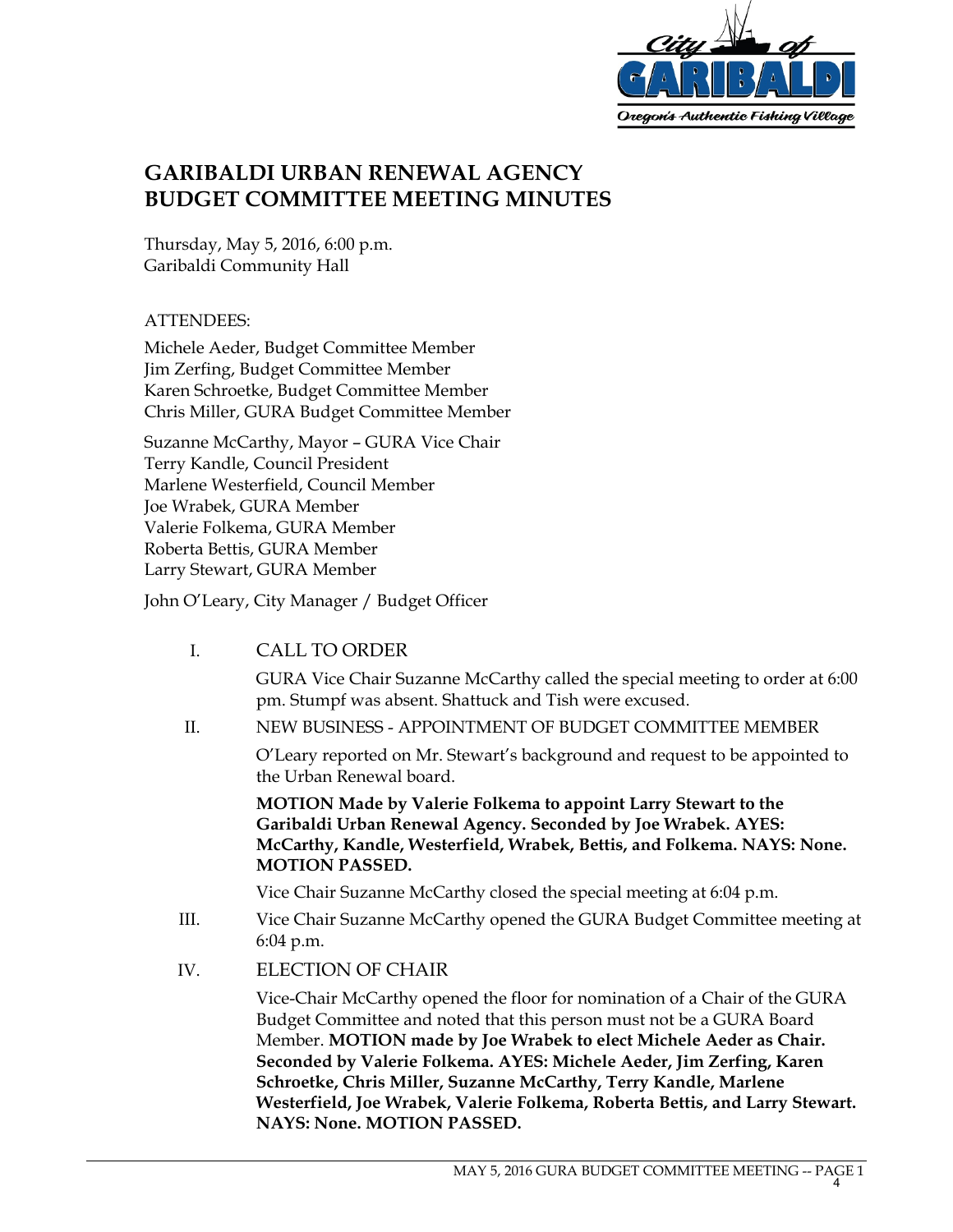## V. ELECTION OF SECRETARY

Chair Michele Aeder opened the floor for nomination of Secretary of the GURA Budget Committee. **MOTION made by Karen Schroetke to elect Jim Zerfing as Secretary. Seconded by Joe Wrabek. AYES: Michele Aeder, Jim Zerfing, Karen Schroetke, Chris Miller, Suzanne McCarthy, Terry Kandle, Marlene Westerfield, Joe Wrabek, Valerie Folkema, Roberta Bettis, and Larry Stewart. NAYS: None. MOTION PASSED.** 

## VI. PUBLIC COMMENT ON THE PROPOSED BUDGET

Chair Michele Aeder asked if there was any public comment on the proposed budget. Hearing none, Chair Michele Aeder closed public comment at 6:06 p.m. and gave the floor to the Budget Officer.

## VII. RECEIPT OF BUDGET MESSAGE AND PROPOSED BUDGET

O'Leary discussed the budget message document and answered questions from the committee members. O'Leary noted and explained the reduction of the beginning fund balance to about \$27,000, due to a payment made to Port of Garibaldi during fiscal year 2015-2016 in support of the Port's pedestrian walkway improvements.

## VIII. BUDGET APPROVAL

**MOTION made by Valerie Folkema to recommend to the Garibaldi City Council approval the Fiscal Year 2016-2017 Urban Renewal General Fund Budget as amended to show the beginning fund balance as \$27,594**. **Seconded by Joe Wrabek. AYES: Michele Aeder, Jim Zerfing, Karen Schroetke, Chris Miller, Suzanne McCarthy, Terry Kandle, Marlene Westerfield, Joe Wrabek, Valerie Folkema, Roberta Bettis, and Larry Stewart. NAYS: None. MOTION PASSED.** 

**MOTION made by Valerie Folkema to approve the Fiscal Year 2016-2017 Urban Renewal Debt Service Fund Budget as presented**. **Seconded by Joe Wrabek. AYES: Michele Aeder, Jim Zerfing, Karen Schroetke, Chris Miller, Christy Stumpf, Larry Stewart, Suzanne McCarthy, Terry Kandle, Marlene Westerfield, Eugene Tish, Norman Shattuck, Joe Wrabek, Valerie Folkema, and Roberta Bettis. NAYS: None. MOTION PASSED.** 

 $\frac{1}{\sqrt{2}}$  ,  $\frac{1}{\sqrt{2}}$  ,  $\frac{1}{\sqrt{2}}$  ,  $\frac{1}{\sqrt{2}}$  ,  $\frac{1}{\sqrt{2}}$  ,  $\frac{1}{\sqrt{2}}$  ,  $\frac{1}{\sqrt{2}}$  ,  $\frac{1}{\sqrt{2}}$  ,  $\frac{1}{\sqrt{2}}$  ,  $\frac{1}{\sqrt{2}}$  ,  $\frac{1}{\sqrt{2}}$  ,  $\frac{1}{\sqrt{2}}$  ,  $\frac{1}{\sqrt{2}}$  ,  $\frac{1}{\sqrt{2}}$  ,  $\frac{1}{\sqrt{2}}$ 

## IX. ADJOURNMENT

Chair adjourned at 6:20 p.m.

Suzanne McCarthy, GURA Vice Chair

ATTEST:

l

John O'Leary, City Manager/Budget Officer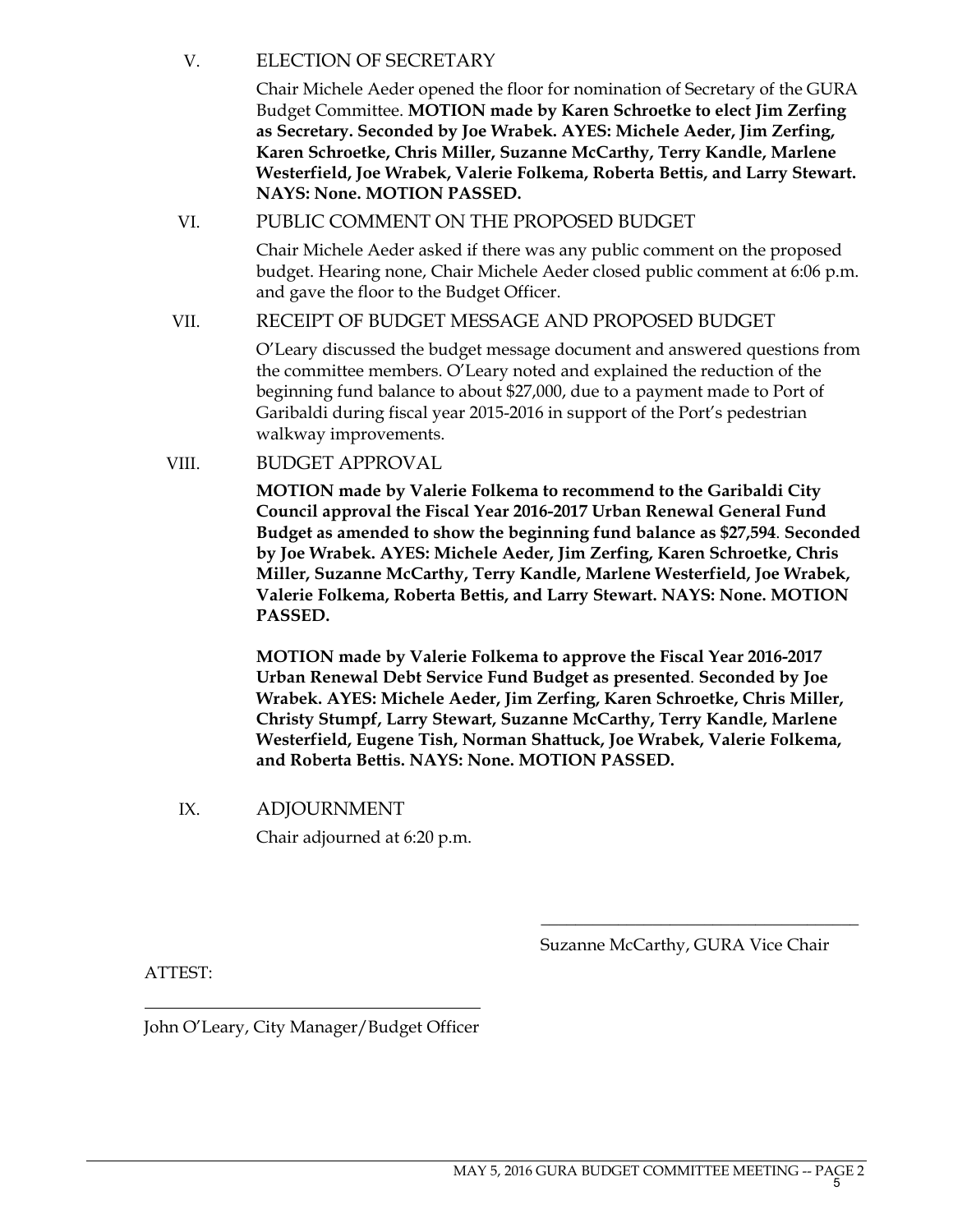

**P.O. Box 708 / 107 6th Street Garibaldi, OR 97118 Phone: (503) 322-3327 Fax: (503) 322-3737 Email: [city@ci.garibaldi.or.us](mailto:city@ci.garibaldi.or.us) Website: [www.ci.garibald.or.us](http://www.ci.garibald.or.us/)**

l

*The City of Garibaldi is an equal opportunity employer and provider*

## **SPECIAL GARIBALDI URBAN RENEWAL AGENCY MEETING**

Monday, June 20, 2016 Council Chambers, 107 6th Street, Garibaldi, 6:30 P.M.

- I. CALL TO ORDER Mayor Suzanne McCarthy called to order the Urban Renewal meeting at 6:30 p.m. Present were members Valerie Folkema and Larry Stewart, Council President Terry Kandle and City Council members Eugene Tish, Marlene Westerfield and Norm Shattuck, City Manager John O'Leary, City Engineer Blake Lettenmaier and Tourism Specialist Kylie Poklikuha. Members Roberta Bettis and Joe Wrabek were excused.
- II. RESOLUTION ADOPTING FY 2016-2017 BUDGET, MAKING APPROPRIATIONS AND REQUESTING TAX INCREMENT

**MOTION Made by Folkema to approve the Resolution. Seconded by Steward. AYES: Folkema, Kandle, McCarthy, Tish, Westerfield, Shattuck, Stewart. NAYS: None. Motion passed unanimously.** 

III. ADJOURNMENT

Mayor Suzanne McCarthy adjourned the meeting at 6:37 p.m.

 $\overline{a}$ 

ATTEST: Suzanne McCarthy, Mayor

John O'Leary, City Manager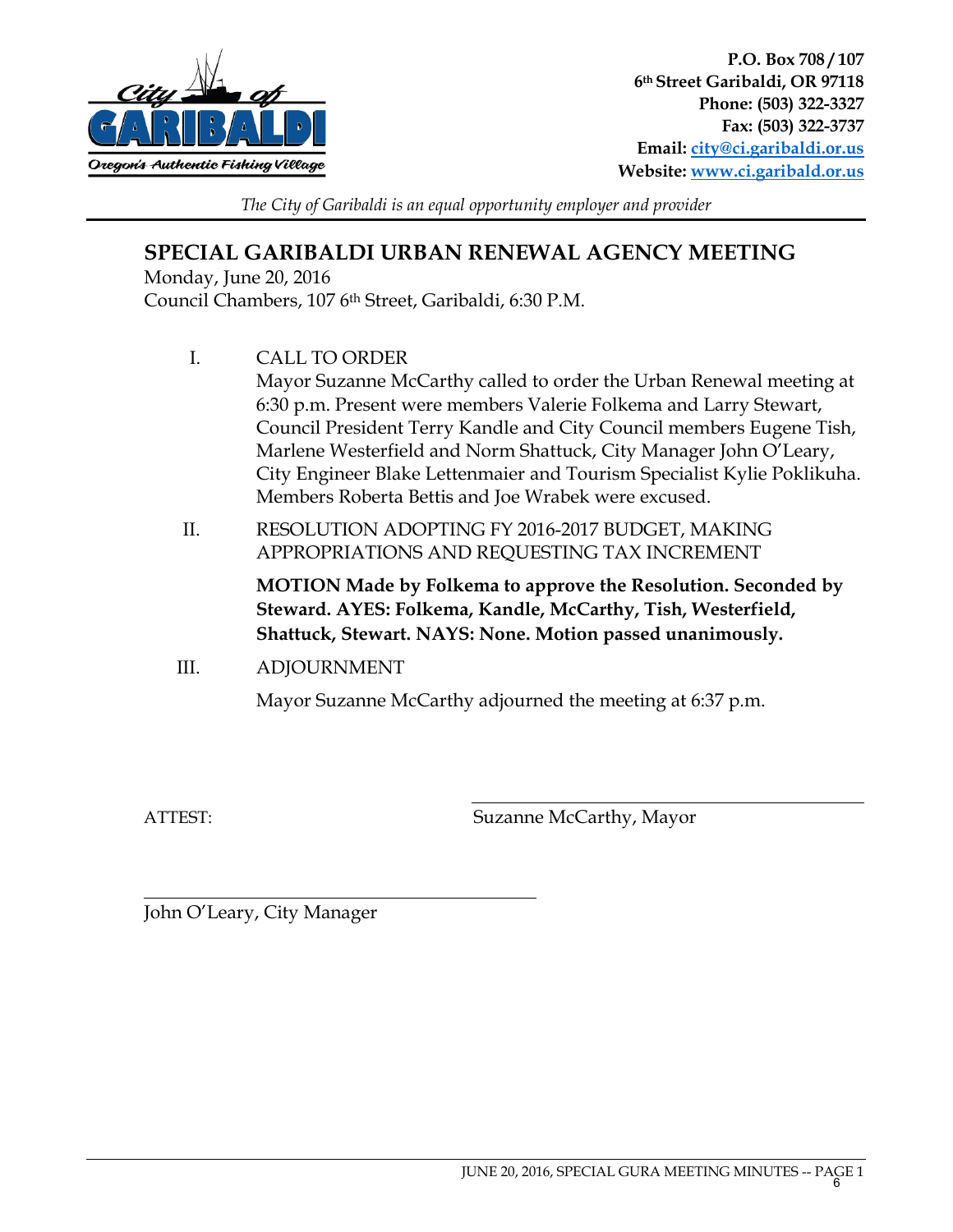

## **GARIBALDI URBAN RENEWAL AGENCY BUDGET COMMITTEE MEETING MINUTES**

Tuesday, May 30, 2017, 6:00 p.m. Garibaldi Community Hall

#### ATTENDEES:

Michele Aeder, Budget Committee Member Chris Miller, GURA Budget Committee Member Christy Stumpf, GURA Budget Committee Member Larry Stewart, GURA Budget Committee Member Marlene Westerfield, GURA Budget Committee Member

Suzanne McCarthy, Mayor – GURA Vice Chair Jordan Grice, City Council Member Eugene Tish, City Council Member Norman Shattuck, City Council Member Joe Wrabek, GURA Member Valerie Folkema, GURA Member (arrived late)

John O'Leary, City Manager / Budget Officer Blake Lettenmaier, City Engineer

I. CALL TO ORDER

GURA Vice Chair Suzanne McCarthy called the meeting to order at 6:00 pm.

II. ELECTION OF CHAIR

Vice-Chair McCarthy opened the floor for nomination of a Chair of the GURA Budget Committee and noted that this person must not be a GURA Board Member. **MOTION made by Wrabek to elect Chris Miller as Chair. Seconded by Aeder. AYES: Michele Aeder, Chris Miller, Christy Stumpf, Larry Stewart, Suzanne McCarthy, Jordan Grice, Marlene Westerfield, Eugene Tish, Norman Shattuck, Joe Wrabek. NAYS: None. MOTION PASSED.**

## III. ELECTION OF SECRETARY

Chair Miller opened the floor for nomination of Secretary of the GURA Budget Committee. **MOTION made by McCarthy to elect Marlene Westerfield as Secretary. Seconded by Wrabek. AYES: Michele Aeder, Chris Miller, Christy Stumpf, Larry Stewart, Suzanne McCarthy, Jordan Grice, Marlene Westerfield, Eugene Tish, Norman Shattuck, Joe Wrabek. NAYS: None. MOTION PASSED.**

## IV. PUBLIC COMMENT ON THE PROPOSED BUDGET

Chair Miller asked if there was any public comment on the proposed budget. Hearing none, Chair Miller closed public comment at 6:03 p.m. and gave the floor to the Budget Officer.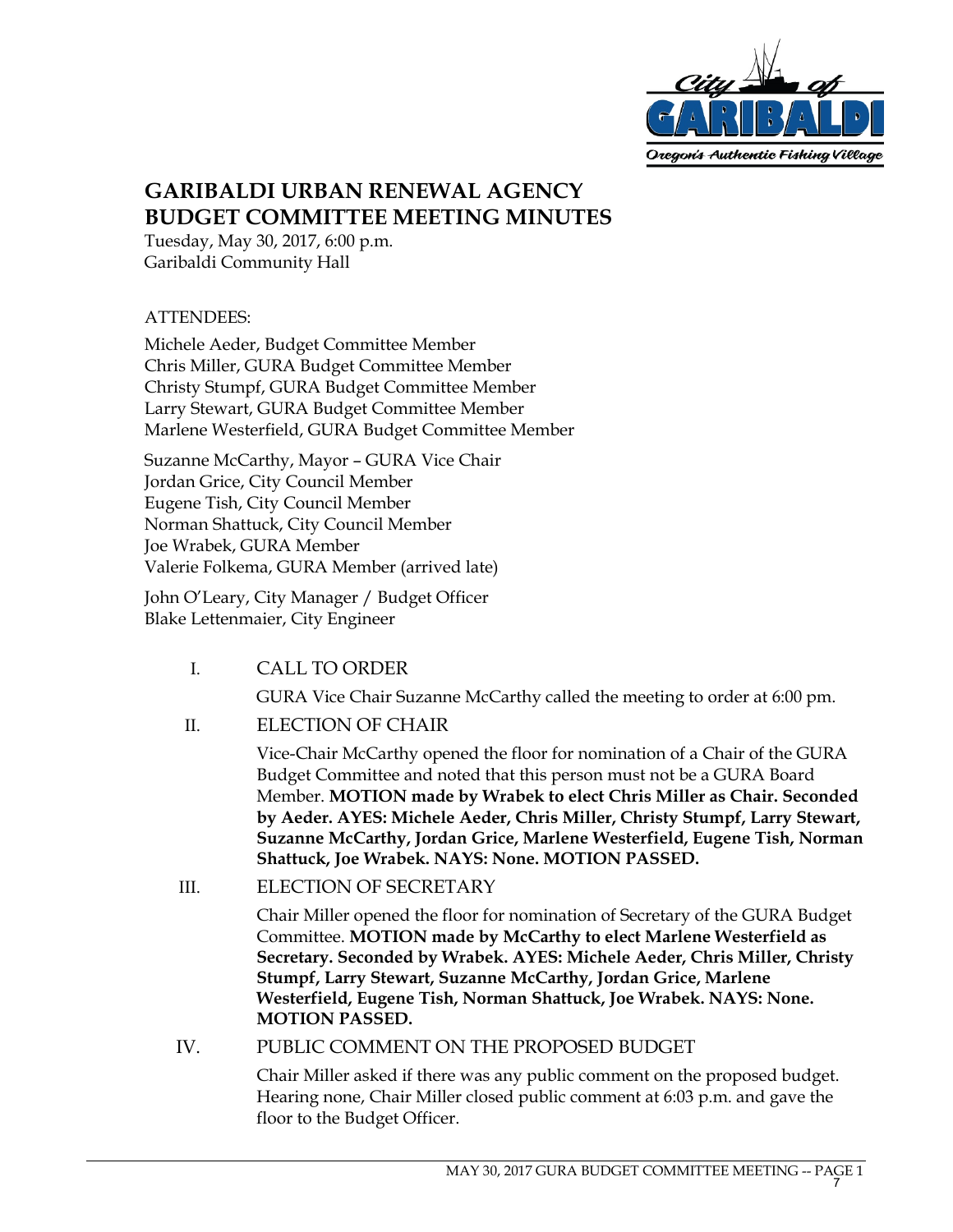## V. RECEIPT OF BUDGET MESSAGE AND PROPOSED BUDGET

O'Leary discussed the budget message document and answered questions from the committee members.

VI. BUDGET APPROVAL

**MOTION made by Folkema to approve the General and Debt Service Funds by Category for the Garibaldi Urban Renewal Agency for the Fiscal Year 2017-2018 as presented**. **Seconded by Wrabek. AYES: Michele Aeder, Chris Miller, Christy Stumpf, Larry Stewart, Suzanne McCarthy, Jordan Grice, Marlene Westerfield, Eugene Tish, Norman Shattuck, Joe Wrabek, and Valerie Folkema. NAYS: None. MOTION PASSED.**

 VII. ADJOURNMENT Chair adjourned at 6:11 p.m.

Suzanne McCarthy, GURA Vice Chair

 $\frac{1}{\sqrt{2}}$  ,  $\frac{1}{\sqrt{2}}$  ,  $\frac{1}{\sqrt{2}}$  ,  $\frac{1}{\sqrt{2}}$  ,  $\frac{1}{\sqrt{2}}$  ,  $\frac{1}{\sqrt{2}}$  ,  $\frac{1}{\sqrt{2}}$  ,  $\frac{1}{\sqrt{2}}$  ,  $\frac{1}{\sqrt{2}}$  ,  $\frac{1}{\sqrt{2}}$  ,  $\frac{1}{\sqrt{2}}$  ,  $\frac{1}{\sqrt{2}}$  ,  $\frac{1}{\sqrt{2}}$  ,  $\frac{1}{\sqrt{2}}$  ,  $\frac{1}{\sqrt{2}}$ 

ATTEST:

John O'Leary, City Manager/Budget Officer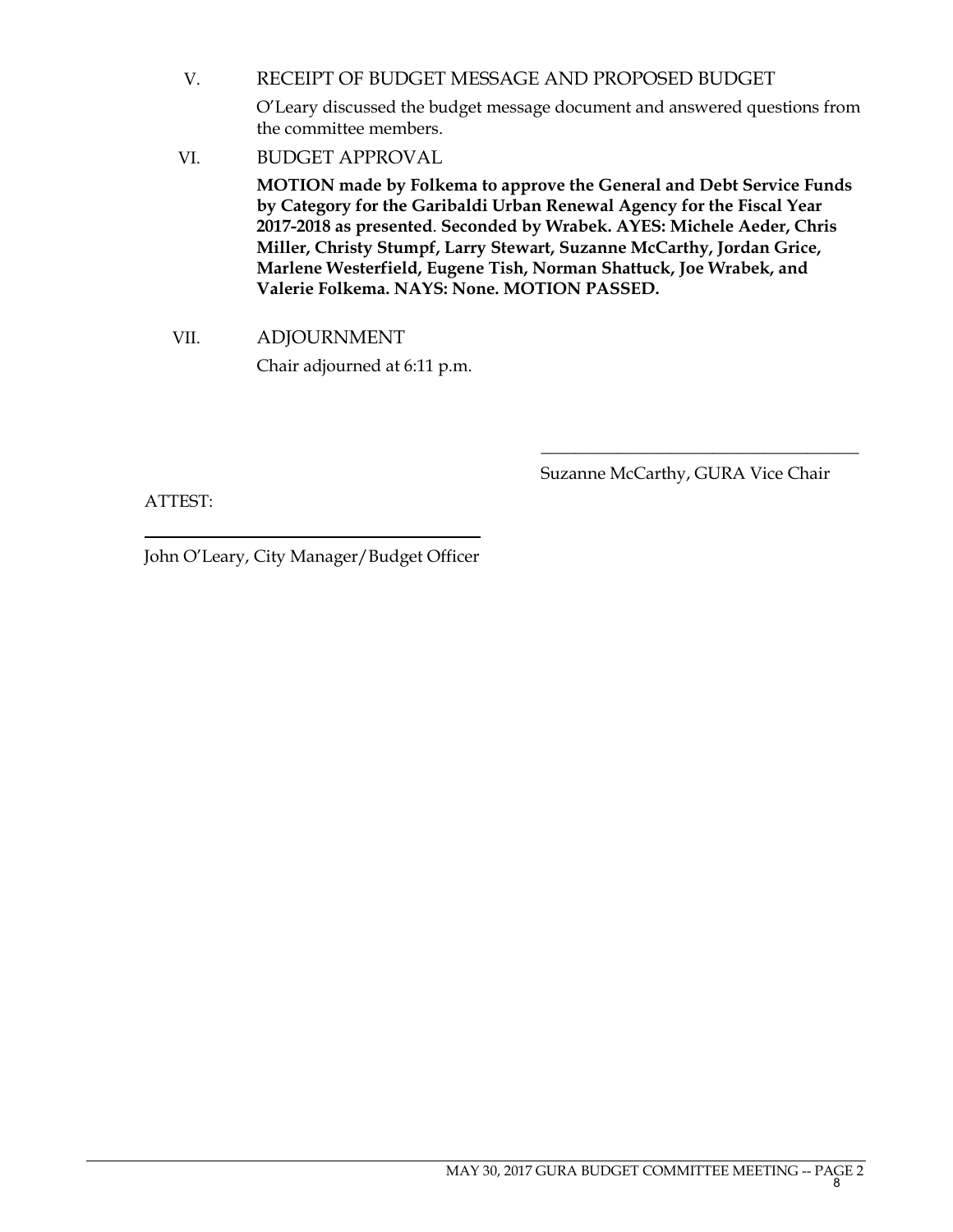

**P.O. Box 708 / 107 6th Street Garibaldi, OR 97118 Phone: (503) 322-3327 Fax: (503) 322-3737 Email: [city@ci.garibaldi.or.us](mailto:city@ci.garibaldi.or.us) Website: [www.ci.garibald.or.us](http://www.ci.garibald.or.us/)**

l

*The City of Garibaldi is an equal opportunity employer and provider*

## **SPECIAL GARIBALDI URBAN RENEWAL AGENCY MEETING**

Monday, June 19, 2017 Council Chambers, 107 6th Street, Garibaldi, 6:30 P.M.

- I. CALL TO ORDER Mayor Suzanne McCarthy called to order the Urban Renewal meeting at 6:35 p.m. Present were members Larry Stewart and Joe Wrabek, Council President Eugene Tish and City Council members Jordan Grice and Norm Shattuck, City Manager John O'Leary and Administrative Assistant II Kylie Poklikuha. Members Roberta Bettis and Val Folkema were excused.
- II. RESOLUTION ADOPTING FY 2017-2018 BUDGET, MAKING APPROPRIATIONS AND REQUESTING TAX INCREMENT

**MOTION Made by Tish to approve the Resolution with the year amended. Seconded by Wrabek. AYES: Grice, McCarthy, Tish, Shattuck, Stewart, Wrabek. NAYS: None. Motion passed unanimously.** 

III. ADJOURNMENT

Mayor Suzanne McCarthy adjourned the meeting at 6:34 p.m.

 $\overline{a}$ 

ATTEST: Suzanne McCarthy, Mayor

John O'Leary, City Manager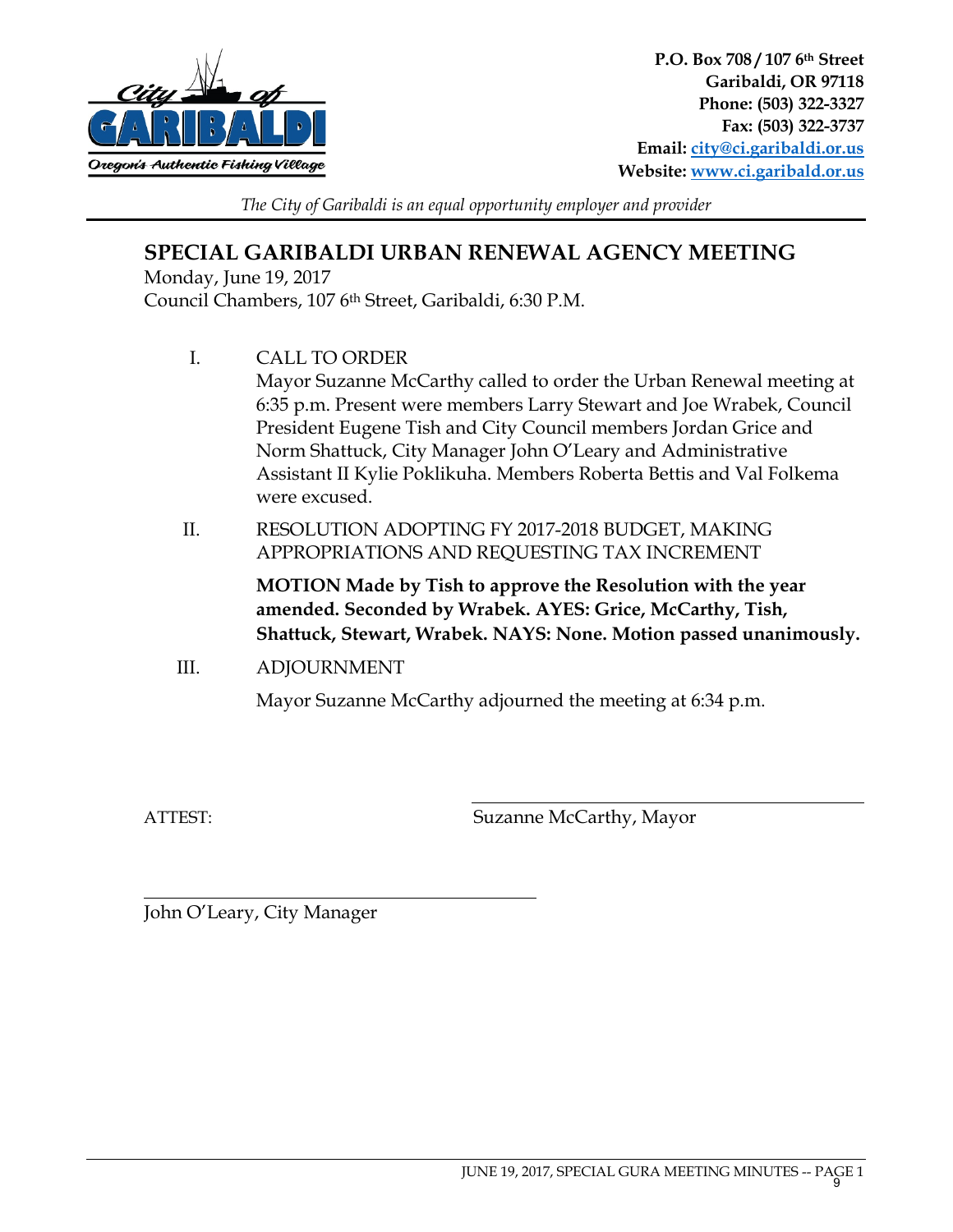

# **SPECIAL GURA MEETING**

Monday, June 18, 2018, 6:30 P.M.

Council Chambers, Garibaldi City Hall

## **6:30 P.M.** – SPECIAL GURA BOARD MEETING

I. CALL TO ORDER

The Mayor should call the meeting to order and open the public hearing for the budget.

## II. PUBLIC HEARING OF THE FY 2018-2019 GURA BUDGET

The Mayor should call to order the public hearing for the FY 2018-19 GURA Budget. Please note time for the record. The Chair should say the following:

"*This is a public hearing regarding the fiscal year 2018-2019 budget. This budget was reviewed and approved by the Garibaldi Urban Renewal Agency Budget Committee on June 6th, 2018. Notice of this hearing has been posted around town, and a summary of the budget and a notice of this hearing were published in a local newspaper of record, which was distributed earlier this month in accordance with state law and the rules of the urban renewal agency. At this time the budget officer is not suggesting any changes to the budget as approved by the budget committee. If there are any comments on the budget, please state you name and address for the record before making your comment. Before we take any comments I will ask the budget officer to review the budget as presented.*"

At that point I'll go through the budget briefly. Once the comments are out of the way the Chair can have the budget officer address any concerns of the public or the GURA board. Once there are no further questions the Chair should close the public hearing – please note the time for the record.

III. RESOLUTION ADOPTING THE FY 2018-2019 GARIBALDI URBAN RENEWAL AGENCY BUDGET, MAKING APPROPRIATIONS AND REQUESTING TAX INCREMENT

## (PAGES 2 – 3)

The Chair should resume the regular meeting and ask if there are any other comments on the budget. If not, I would recommend a **MOTION to adopt a resolution adopting the fiscal year 2018-2019 budget for the Garibaldi Urban Renewal Agency, making appropriations and requesting taxes as approved by the GURA Budget Committee and as presented here.** 

IV. ADJOURNMENT

No motion is necessary, simply adjourn and state the time for the record.

- ### -

JUNE 18, 2018 SPECIAL GURA MEETING AND PUBLIC HEARING AGENDA NOTES